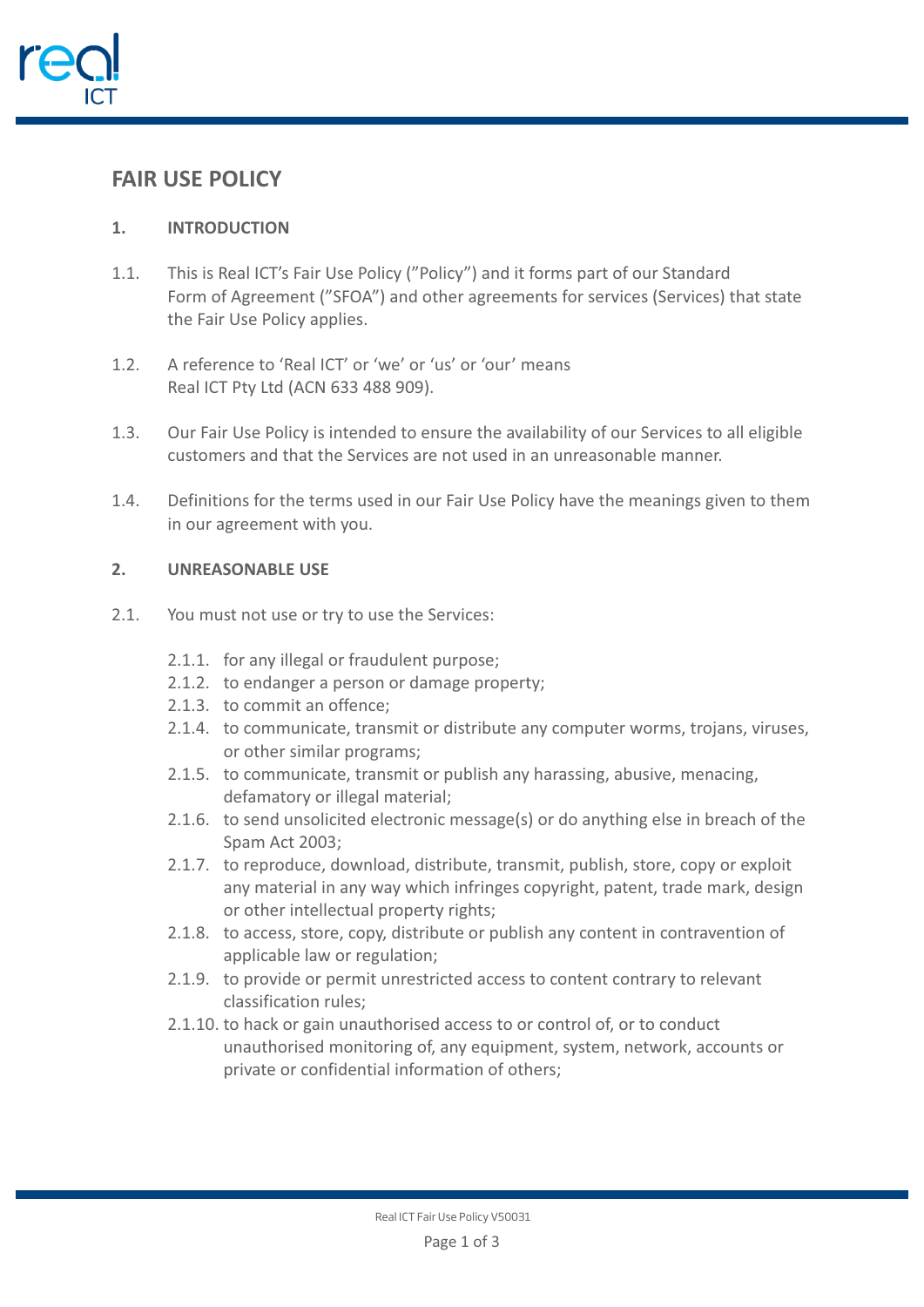

- 2.1.11. to do anything which might compromise the security or safety of, or which might damage, interrupt or interfere with the operation of the Service, or the
	- networks used to supply the Service; or
	- 2.1.12. to violate a law or cause us to violate a law.
- 2.2. The following is a non-exhaustive list of practices that would not be considered Fair Use:
	- 2.2.1. Using subscriptions for telemarketing or call centre operations;
	- 2.2.2. Re-selling subscription minutes;
	- 2.2.3. Sharing subscriptions between users whether via a call centre, computer or any other means;
	- 2.2.4. Unusual calling patterns inconsistent with normal, individual subscription use, for example, regular calls of short duration or calls to multiple numbers in a short period of time.

### **3. YOUR OBLIGATIONS**

- 3.1. You must comply with this Fair Use Policy. You must also ensure all other persons who use your Services comply with this Fair Use Policy.
- 3.2. You are responsible for all use of your Services and compliance with our Fair Use Policy, whether or not you authorise the use of the Services. You must take all reasonable steps to secure any equipment you use in connection with the Services to avoid unauthorised access or use. You must keep all passwords and account details associated with the Services confidential. You must contact us if you reasonably suspect unauthorised use of your Services.
- 3.3. You must keep all equipment, operating systems and software used in connection with the Services up to date. You must secure and back-up (as required) any data stored on equipment that you use in connection with your Services. We are not liable for any misuse, loss or corruption of your data.
- 3.4. You must comply with our reasonable directions, and directions or rules of our suppliers and any government or regulatory body in relation to use of the Services. You must pay any third party fees or charges related to content or services from all access via the Services.
- 3.5. You are responsible for all content you publish via the Services. You are responsible for all risks associated with your use of the Services including downloading, accessing, viewing, using, transmitting, publishing or communicating material; making purchases; and transmitting personal or confidential information.